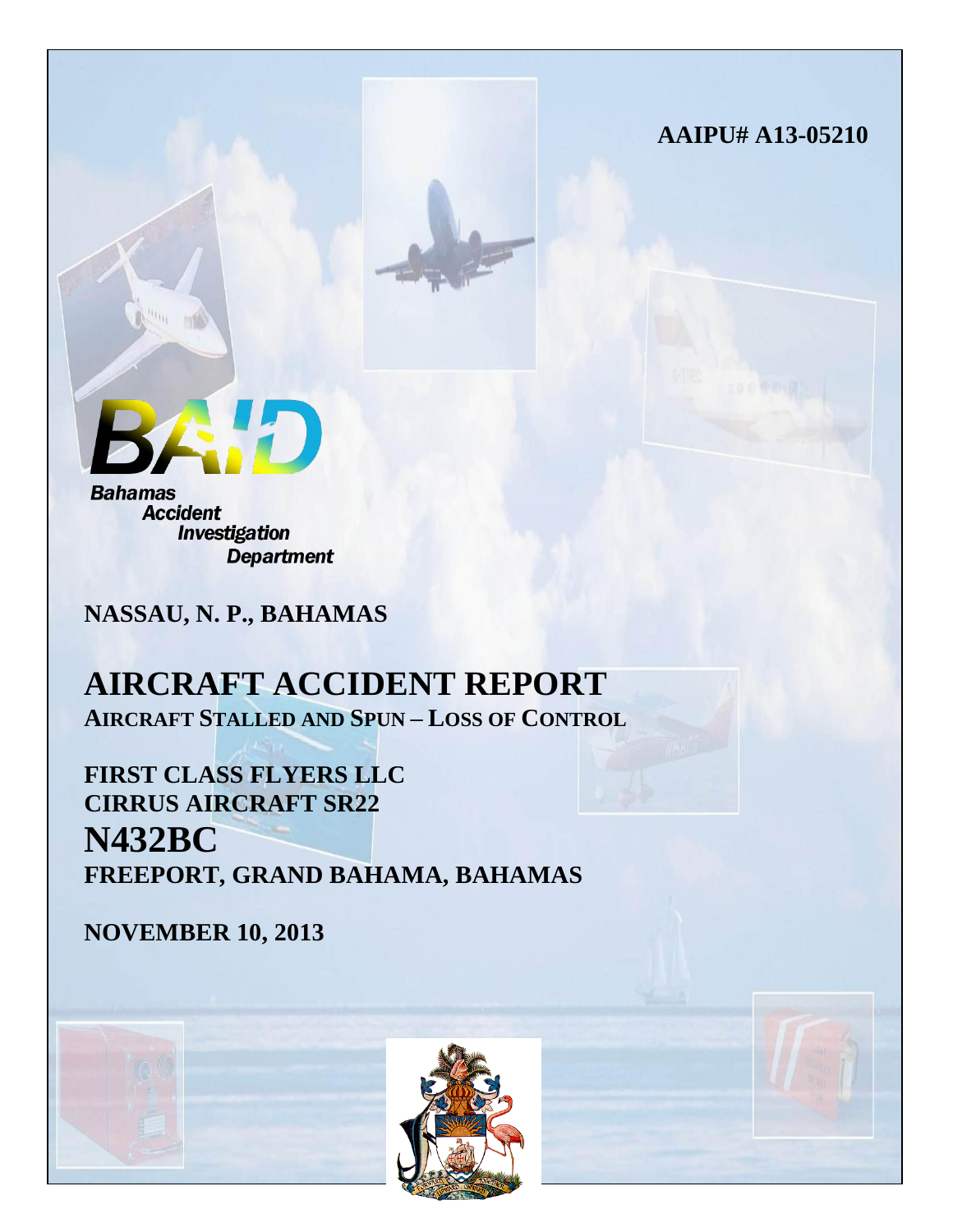

**Bahamas Department of Civil Aviation Air Accident Investigation and Prevention Unit P. O. Box AP-59244 JL Center, Blake Road Tel: 242-397-4700 Ext. 4778 Nassau N. P., Bahamas**

# **AIRCRAFT ACCIDENT** *REPORT*



**STALL / SPIN AND LOSS OF CONTROL FIRST CLASS FLYERS LLC CIRRUS AIRCRAFT SR22, N432BC**

#### **FREEPORT, GRAND BAHAMA, BAHAMAS NOVEMBER 10, 2013**

**Abstract:**

This report outlines the circumstances involving the accident of a Cirrus Design Corporation aircraft. The aircraft with registration N432BC was a model SR22, serial number 1193 that was involved in a fatal accident on Freeport, Grand Bahama, Bahamas on November 10, 2013. The aircraft entered an unrecoverable spin and resulted in four (4) fatalities.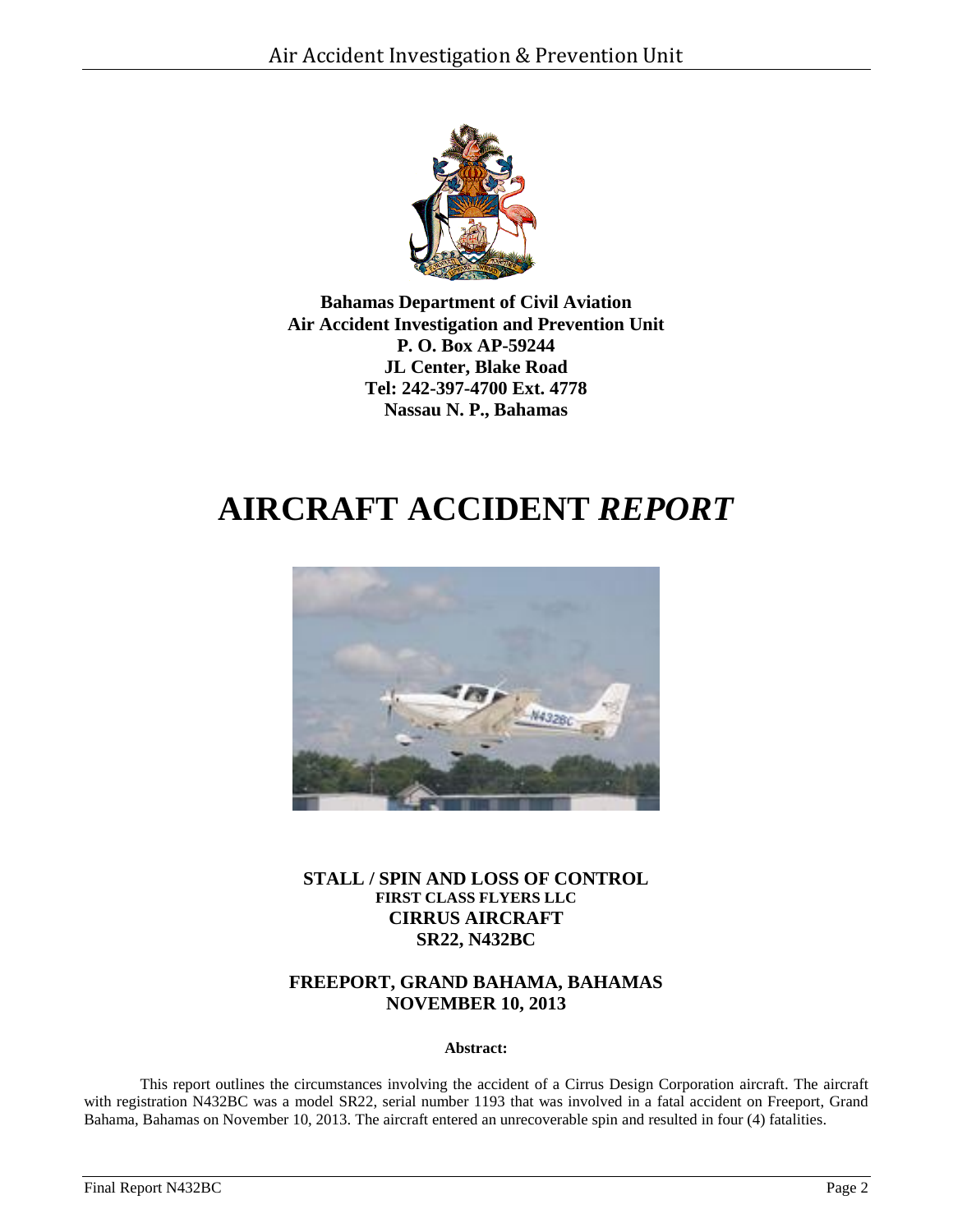

# **Bahamas Department of Civil Aviation Air Accident Investigation and Prevention Unit**

The Air Accident Investigation and Prevention Unit (AAIPU) is the accident investigation unit of the Bahamas Civil Aviation Department (BCAD).

The AAIPU's function is to promote and improve safety and public confidence in the aviation industry through excellence in:

- Independent investigation of aviation accidents and other safety occurrences
- Safety data recording, analysis and research
- Fostering safety awareness, knowledge and action.

#### **The AAIPU does not investigate for the purpose of apportioning blame or to provide a means for determining liability.**

The AAIPU performs its functions in accordance with the provisions of the *Bahamas Civil Aviation (Safety) (Amendment) Regulations (BASR 2013), Schedule 19, International Civil Aviation Organization (ICAO) Annex 13* and, where applicable, relevant international agreements.

The Civil Aviation Department is mandated by the Ministry of Transportation and Aviation to investigate air transportation accidents and incidents, determine probable causes of accidents and incidents, issue safety recommendations, study transportation safety issues and evaluate the safety effectiveness of agencies and stakeholders involved in air transportation.

The AAIPU makes public its actions and decisions through accident reports, safety studies, special investigation reports, safety recommendations and safety alerts. When the AAIPU issues a safety recommendation, the person, organization or agency must provide a written response within 90 days. That response must indicate whether the person, organization or agency accepts the recommendation, any reasons for not accepting part or all of the recommendation, and details of any proposed safety action to give effect to the recommendation.

Official Copies of accident reports can be obtained by contacting:

**Mr. Ivan Cleare Director (Acting) Bahamas Department of Civil Aviation JL Center, Blake Road P. O. Box N975 Nassau N. P., Bahamas (242) 397-4700**

Unofficial copies of the reports can be viewed on the AAIPU website at [www.aaipu-bcaa.com](http://www.aaipu-bcaa.com/)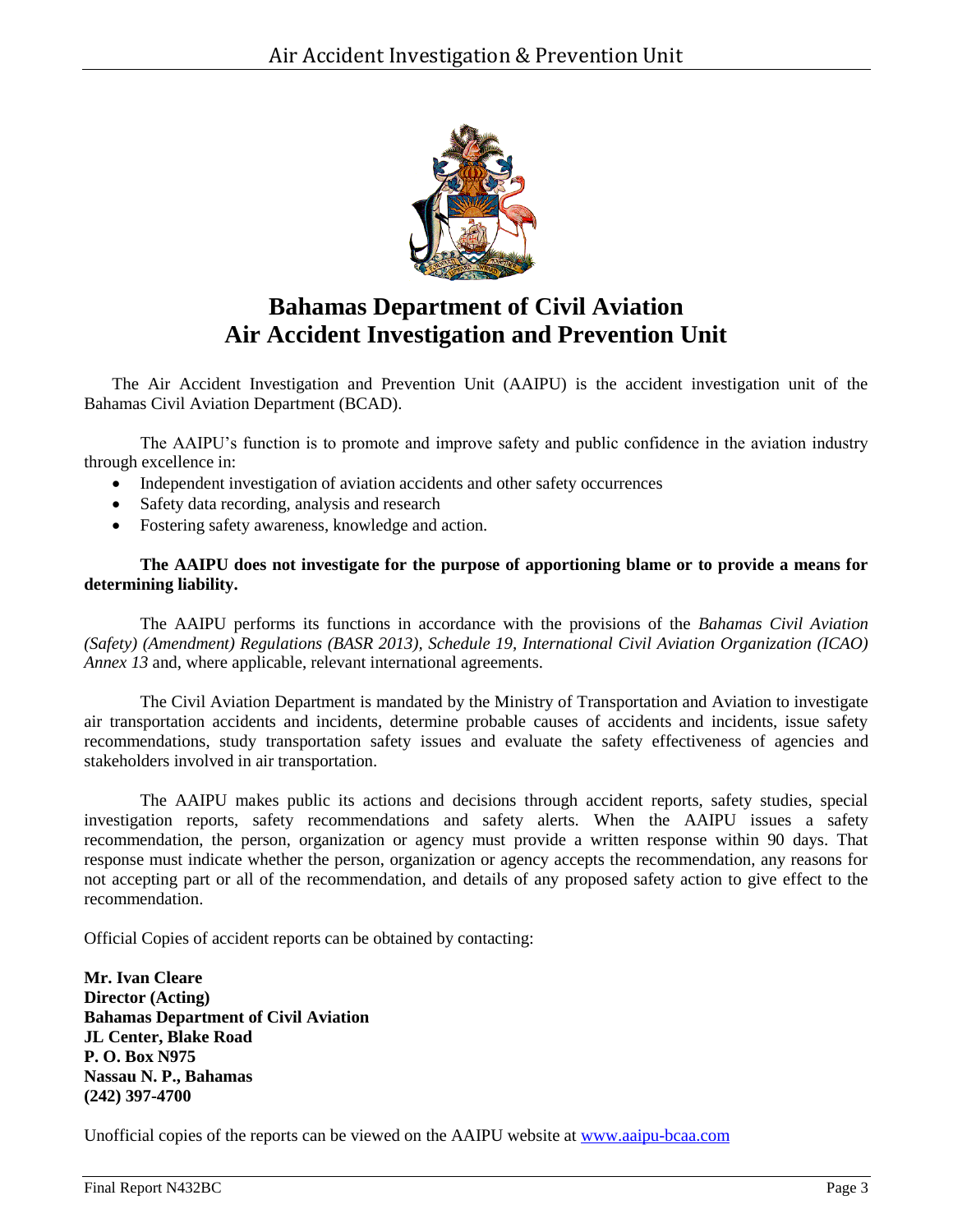# <span id="page-3-0"></span>**CONTENTS**

| 1.1    |  |  |  |
|--------|--|--|--|
| 1.2    |  |  |  |
| 1.3    |  |  |  |
| 1.4    |  |  |  |
| 1.5    |  |  |  |
| 1.6    |  |  |  |
| 1.7    |  |  |  |
| 1.8    |  |  |  |
| 1.9    |  |  |  |
| 1.10   |  |  |  |
| 1.11   |  |  |  |
| 1.11.1 |  |  |  |
| 1.11.2 |  |  |  |
| 1.11.3 |  |  |  |
| 1.11.4 |  |  |  |
| 1.12   |  |  |  |
|        |  |  |  |
| 1.13   |  |  |  |
| 1.14   |  |  |  |
| 1.15   |  |  |  |
| 1.16   |  |  |  |
| 1.16.1 |  |  |  |
| 1.16.2 |  |  |  |
| 1.16.3 |  |  |  |
| 1.17   |  |  |  |
|        |  |  |  |
|        |  |  |  |
| 3.1    |  |  |  |
| 3.2    |  |  |  |
| 3.3    |  |  |  |
|        |  |  |  |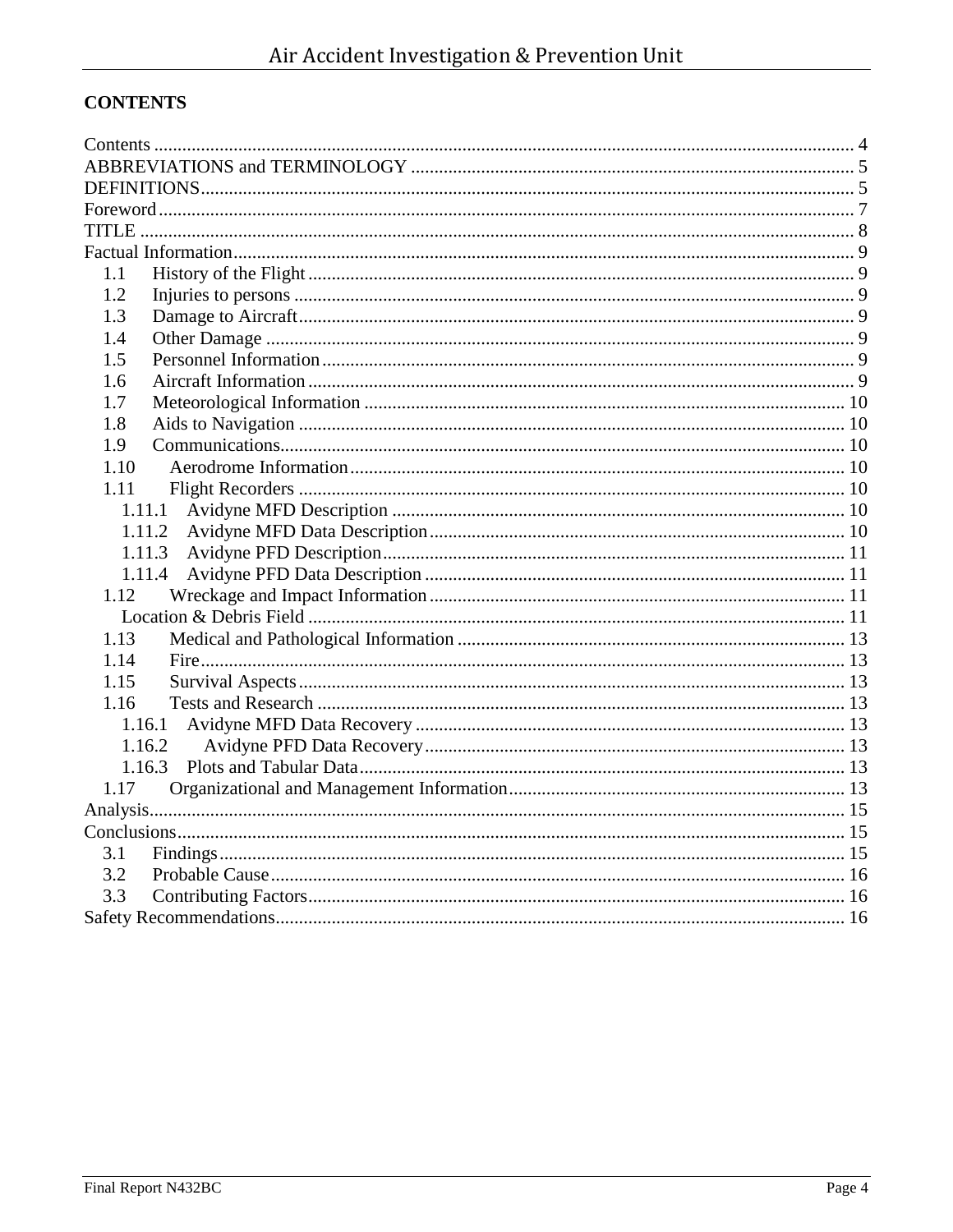# <span id="page-4-0"></span>**ABBREVIATIONS AND TERMINOLOGY**

*When the following terms are used in this report, they have the following meanings:*

| <b>AAIPU</b> | Air Accident Investigation    | <b>FAA</b>   | <b>Federal Aviation</b>             |
|--------------|-------------------------------|--------------|-------------------------------------|
|              | and Prevention Unit           |              | Administration                      |
| <b>ATS</b>   | Air Traffic Services          | <b>ICAO</b>  | <b>International Civil Aviation</b> |
| <b>BDCA</b>  | /CAD Bahamas                  |              | Organization                        |
|              | Department of Civil Aviation  | <b>MET</b>   | Meteorological Office /             |
| <b>CAPS</b>  | Cirrus Aircraft Parachute     |              | Department                          |
|              | System                        | <b>METAR</b> | Weather Report furnished by         |
| <b>CASR</b>  | <b>Bahamas Civil Aviation</b> |              | Meteorological Department           |
|              | (Safety) Regulations          | NM or nm     | <b>Nautical Miles</b>               |
| <b>CFIT</b>  | Controlled Flight into        | <b>NTSB</b>  | <b>National Transportation</b>      |
|              | Terrain                       |              | <b>Safety Board</b>                 |
| $C$ of A     | Certificate of Airworthiness  | <b>NVM</b>   | Non Volatile Memory                 |
| $C$ of $R$   | Certificate of Registration   | <b>USA</b>   | <b>United States of America</b>     |
| <b>CVR</b>   | Cockpit Voice Recorder        | <b>VFR</b>   | <b>Visual Flight Rules</b>          |
| <b>DCA</b>   | Director of Civil Aviation    | UTC/Z        | <b>Universal Coordinated Time</b>   |
| <b>EST</b>   | Eastern Standard Time (-4)    |              | / Zulu time                         |
|              | hours to convert from UTC)    |              |                                     |

#### <span id="page-4-1"></span>**DEFINITIONS**

When the following terms are used in the Standards and Recommended Practices for Aircraft Accident and Incident Investigation, they have the following meaning:

**Accident -** An occurrence associated with the operation of an aircraft which takes place between the times any person boards the aircraft with the intention of flight until such time as all such persons have disembarked, in which:

a) a person is fatally or seriously injured as a result of:

— being in the aircraft, or

— direct contact with any part of the aircraft, including parts which have become detached from the aircraft, or

— direct exposure to jet blast, except when the injuries are from natural causes, self-inflicted or inflicted by other persons, or when the injuries are to stowaways hiding outside the areas normally available to the passengers and crew; or

b) the aircraft sustains damage or structural failure which:

— adversely affects the structural strength, performance or flight characteristics of the aircraft, and

— would normally require major repair or replacement of the affected component, except for engine failure or damage, when the damage is limited to the engine, its cowlings or accessories; or for damage limited to propellers, wing tips, antennas, tires, brakes, fairings, small dents or puncture holes in the aircraft skin; or

c) the aircraft is missing or is completely inaccessible.

Note 1.— For statistical uniformity only, an injury resulting in death within thirty days of the date of the accident is classified as a fatal injury by ICAO.

Note 2.— An aircraft is considered to be missing when the official search has been terminated and the wreckage has not been located.

**Accredited representative -** A person designated by a State, on the basis of his or her qualifications, for the purpose of participating in an investigation conducted by another State.

**Adviser** - A person appointed by a State, on the basis of his or her qualifications, for the purpose of assisting its accredited representative in an investigation.

**Aircraft -** Any machine that can derive support in the atmosphere from the reactions of the air other than the reactions of the air against the earth's surface.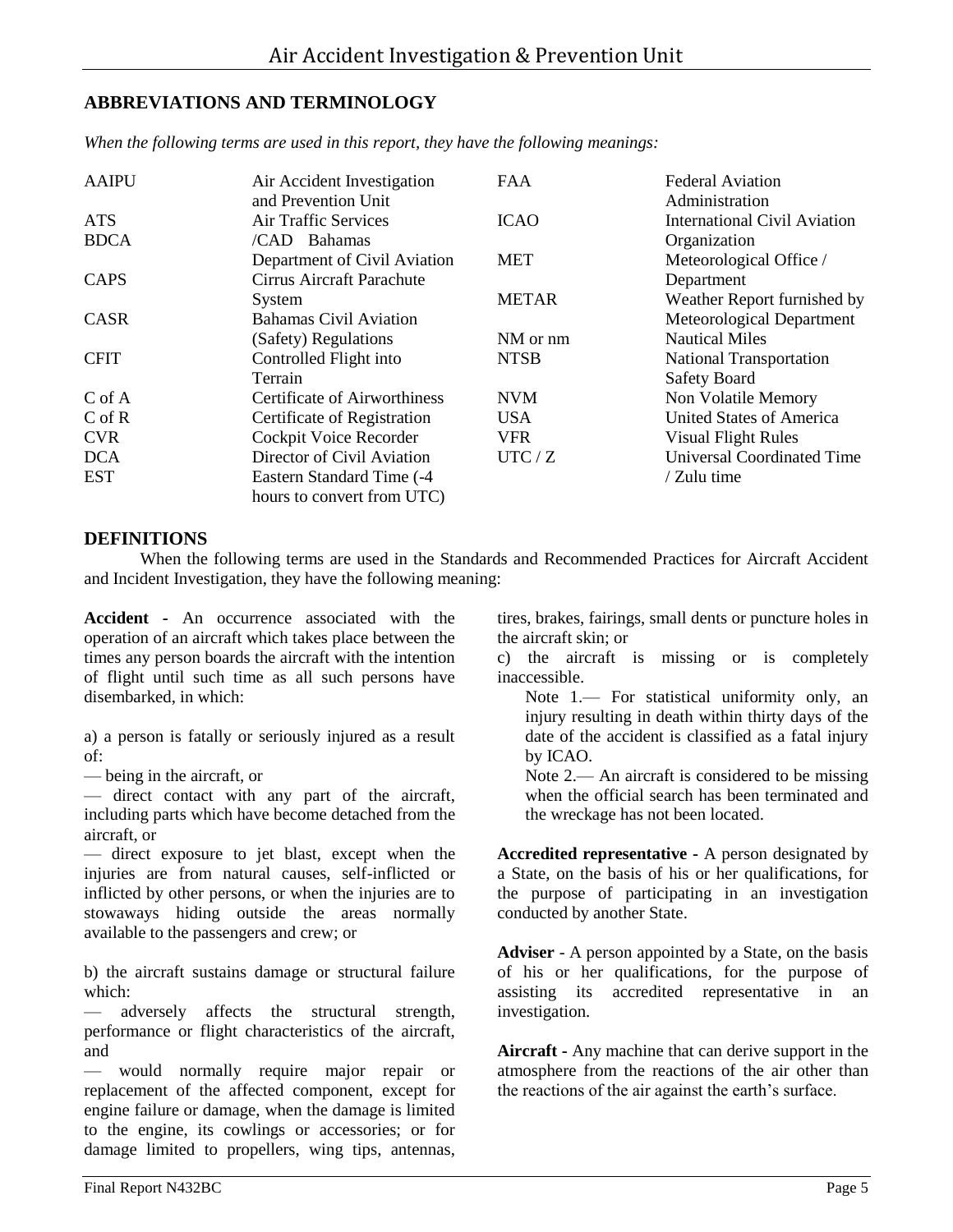**Causes -** Actions, omissions, events, conditions, or a combination thereof, which led to the accident or incident.

**CFIT -** Controlled Flight into Terrain occurs when an airworthy aircraft under the complete control of the pilot is inadvertently flown into terrain, water, or an obstacle. The pilots are generally unaware of the danger until it is too late.

**Fatal injury** - means any injury which results in death within 30 days of the accident.

**Flight recorder -** Any type of recorder installed in the aircraft for the purpose of complementing accident/incident investigation.

**Investigation -** A process conducted for the purpose of accident prevention which includes the gathering and analysis of information, the drawing of conclusions, including the determination of causes and, when appropriate, the making of safety recommendations.

**Investigator-in-charge -** A person charged, on the basis of his or her qualifications, with the responsibility for the organization, conduct and control of an investigation.

Note.— Nothing in the above definition is intended to preclude the functions of an investigator-in-charge being assigned to a commission or other body.

**Maximum mass -** Maximum certificated take-off mass.

**Operator -** A person, organization or enterprise engaged in or offering to engage in an aircraft operation.

**Preliminary Report.** The communication used for the prompt dissemination of data obtained during the early stages of the investigation.

**Safety Recommendation.** A proposal of the accident investigation authority of the State conducting the investigation, based on information derived from the investigation, made with the intention of preventing accidents or incidents.

**State of Design -** The State having jurisdiction over the organization responsible for the type design.

**State of Manufacture -** The State having jurisdiction over the organization responsible for the final assembly of the aircraft.

**State of Occurrence -** The State in the territory of which an accident or incident occurs.

**State of the Operator -** The State in which the operator's principal place of business is located or, if there is no such place of business, the operator's permanent residence.

**State of Registry -** The State on whose register the aircraft is entered.

Note: - In the case of the registration of aircraft of an International operating agency on other than a national basis, the States constituting the agency are jointly and severally bound to assume the obligations which, under the Chicago Convention, attach to a State of Registry. See, in this regard, the Council Resolution of 14 December 1967 on Nationality and Registration of Aircraft Operated by International Operating Agencies which can be found in Policy and Guidance Material on the Economic Regulation of International.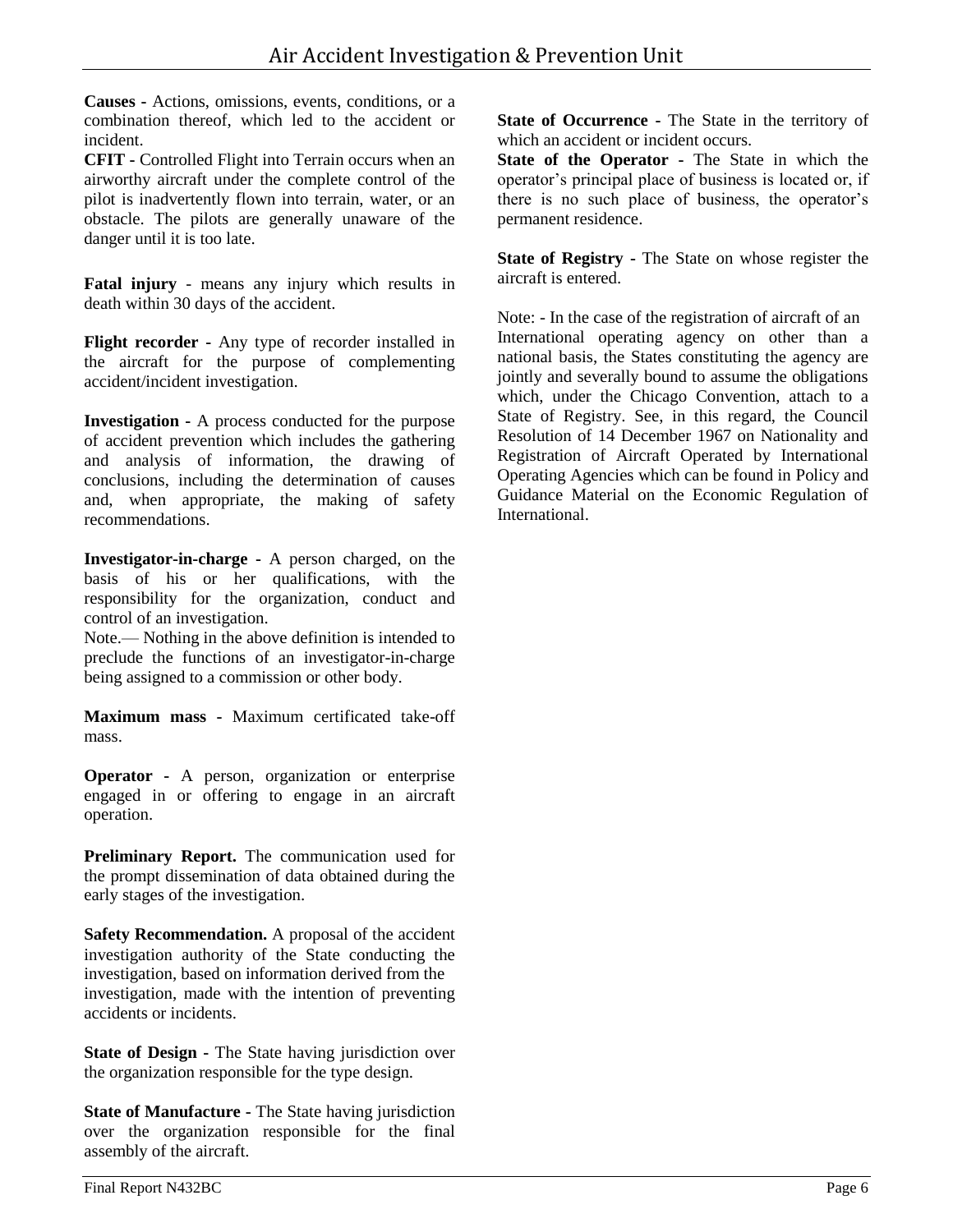## <span id="page-6-0"></span>**FOREWORD**

July 7, 2015

Mr. Ivan Cleare Acting Director Bahamas Civil Aviation Department P.O. Box N-975 Nassau, N.P., Bahamas

Sir

The AAIPU is duty-bound to submit this report on the circumstances of the accident involving N432BC, a Cirrus Aircraft, SR-22, registered in the United States to First Class Flyers LLC. This accident occurred while conducting a local flight around the island of Grand Bahama on November 10, 2013 at approximately 10:57am local (1557 UTC).

This report is submitted pursuant to Part XII, Regulation 80, and Schedule 19 of the Bahamas Civil Aviation (Safety)(Amendment) Regulation (BASR 2013) and in accordance with Annex 13 to the Convention on International Civil Aviation Organization (ICAO).

In accordance with Annex 13 to the Convention on International Civil Aviation (ICAO), and Schedule 19 of the Bahamas Civil Aviation (Safety)(Amendment) Regulations (BASR), the fundamental purpose of such investigations is to determine the circumstances and causes of these events, with a view to the preservation of life and the avoidance of similar occurrences in the future. It is not the purpose of such investigations to apportion blame or liability.

This report contains facts, which have been determined up to the time of publication. Information is published to inform the aviation industry and the public of the circumstances surrounding this accident. The contents of this report may be subjected to alterations or corrections if additional factual information becomes available.

Regards,

Mr. Delvin Major Investigator in Charge Bahamas Civil Aviation Authority Accident Investigation Department JL Center, Blake Road Nassau, N. P., Bahamas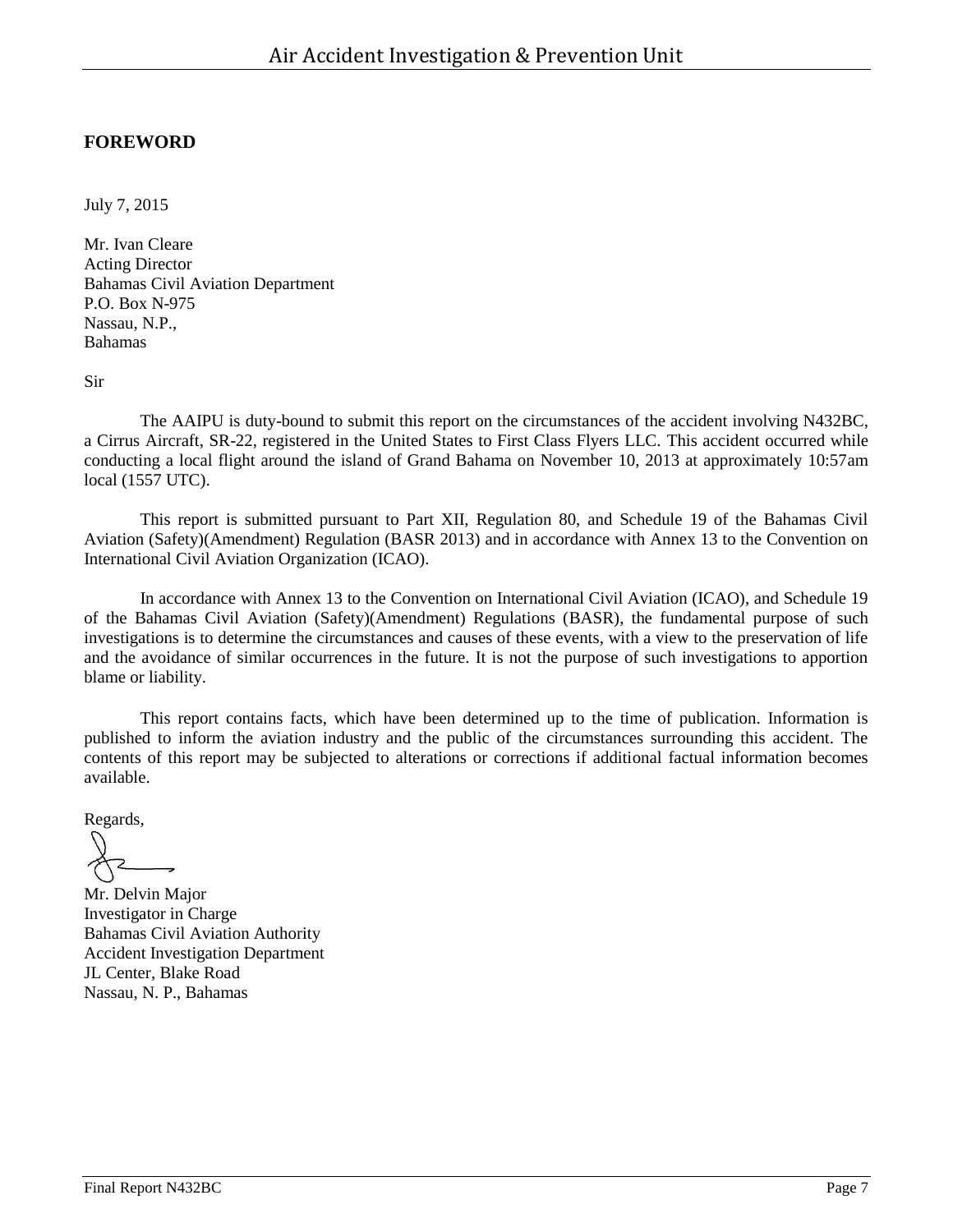

#### **BAHAMAS CIVIL AVIATION DEPARTMENT AIR ACCIDENT INVESTIGATION AND PREVENTION UNIT**

<span id="page-7-0"></span>**TITLE** 

| <b>Registered Owner:</b>           | First Class Flyers LLC                                                                                                                     |
|------------------------------------|--------------------------------------------------------------------------------------------------------------------------------------------|
| <b>Operator:</b>                   | Private Operator                                                                                                                           |
| <b>Manufacturer:</b>               | <b>Cirrus Aircraft Corporation</b>                                                                                                         |
| <b>Aircraft Type:</b>              | <b>SR22</b>                                                                                                                                |
| <b>Nationality:</b>                | <b>United States</b>                                                                                                                       |
| <b>Registration:</b>               | N432BC                                                                                                                                     |
| <b>Place of Accident:</b>          | Freeport Grand Bahama, Bahamas                                                                                                             |
| <b>Date and Time:</b>              | November 10, 2013 at 1557 UTC (10:57am EST)                                                                                                |
| <b>Notification:</b>               | DCA, NTSB, FAA, CIRRUS, CMI, USA Embassy, ICAO                                                                                             |
| <b>Investigating Authority:</b>    | Civil Aviation Department Air Accident Investigation and Prevention Unit                                                                   |
| <b>Investigator in Charge:</b>     | Mr. Delvin Major                                                                                                                           |
| <b>Accredited Representatives:</b> | Mr. Eric Alleyne NTSB, USA                                                                                                                 |
| <b>Technical Advisors:</b>         | Mr. Brannon Mayer - Cirrus Aircraft Corporation<br>Mr. Philip Grice - Continental Motors Inc.<br>Mr. Kurt Gibson – Continental Motors Inc. |
| <b>Releasing Authority:</b>        | Director of Civil Aviation Department, Nassau, N. P., Bahamas                                                                              |

**Date of Final Report Publication: July 7, 2015**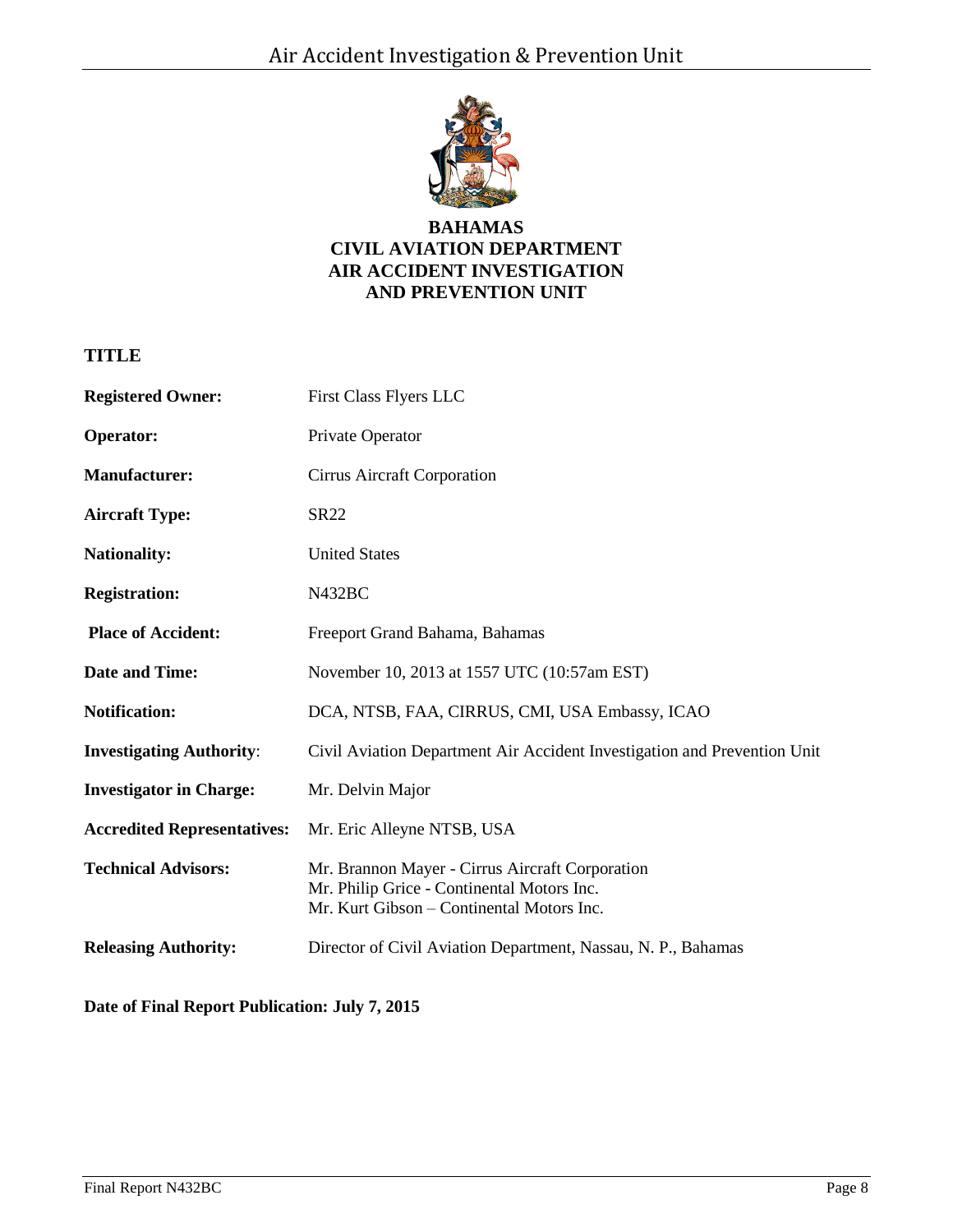#### <span id="page-8-0"></span>**FACTUAL INFORMATION**

#### <span id="page-8-1"></span>**1.1 HISTORY OF THE FLIGHT**

On Sunday November 10, 2013, at approximately 10:56 am local EST (1556UTC), a fixed wing single engine, Cirrus 22 aircraft, N432BC crashed shortly after takeoff from Grand Bahama International Airport. This was the second flight for the aircraft as it was conducting sightseeing tours. There were a total of four (4) persons on board at the time of the crash.

The aircraft departed Runway 06 at 10:52am EST (1552UTC) with instructions to turn left after takeoff on course to the northwest, as he had planned. This flight was planned for a local sightseeing trip.

According to reports from the Air Traffic Control Tower (ATC) at Freeport, after takeoff the aircraft proceeded in a northwesterly direction towards West End Grand Bahama. Approximately 3 minutes after departure, the PIC was advised to report when he was eastbound from the west. Shortly after receiving this instruction, the tower reported hearing the pilot exclaim, "Oh shit, oh shit." Several unsuccessful attempts were made to establish communication with the aircraft.

After looking in the direction of where the aircraft was directed to proceed, ATC controller on duty made visual contact of what appeared to be an aircraft in the shallow waters approximately 5 miles from the tower. An aircraft departing Freeport shortly after the doomed aircraft was asked to overfly the area to verify that it was the previous aircraft that had in fact crashed. Unfortunately, the aircraft confirmed that the aircraft had in fact crashed and there were no movements in the area of the crash site.

The accident site was located approximately 5 miles north of Grand Bahama Island, in a tidal region with water depths ranging from a low tide of 3 feet to a high tide of 5 feet.

Emergency entities including the Bahamas Air and Sea Rescue Association (BASRA), Crash Fire Rescue, the Royal Bahamas Police Force (RBPF) and the Royal Bahamas Defense Force (RBDF) were notified. Initially, the aircraft was not accessible via boat due to low water levels. Rescue persons had to walk in the low waters to the aircraft to render assistance.

When the first responders arrived at the scene, they discovered the aircraft destroyed as a result of the impact forces and all occupants fatally injured. All occupants were USA citizens.

There were no witnesses to the accident.

The weather in the area of the crash site at the time of the accident was reported as Visual Meteorological Conditions (VMC).

#### <span id="page-8-2"></span>**1.2 INJURIES TO PERSONS**

| <b>Injuries</b> | <b>Crew</b> | <b>Passengers</b> | Total in<br>the<br>aircraft |
|-----------------|-------------|-------------------|-----------------------------|
| Fatal           |             |                   |                             |
| Serious         |             |                   |                             |
| Minor           |             |                   |                             |
| None            |             |                   |                             |
| <b>TOTAL</b>    |             |                   |                             |

#### <span id="page-8-3"></span>**1.3 DAMAGE TO AIRCRAFT**

The aircraft was substantially damaged as a result of this occurrence.

#### <span id="page-8-4"></span>**1.4 OTHER DAMAGE**

There were no reports of any significant environmental damage or damage to any objects other than the aircraft.

#### <span id="page-8-5"></span>**1.5 PERSONNEL INFORMATION**

The pilot in command of the fatal aircraft N432BC was a 59 years old male. He held a valid United States Private Pilot License (PPL). The PPL ratings included Airplane: Single engine land. The total hours flying experience up to the time of the accident is unknown. The hours flown in the last 24 hours, 7 days and 90 days prior to the accident are also unknown. The pilot in command held a valid Third Class Medical Certificate.

#### <span id="page-8-6"></span>**1.6 AIRCRAFT INFORMATION**

The aircraft N432BC, a US registered aircraft, was manufactured by Cirrus Design Corporation. The aircraft a model SR22 fixed wing single engine, four-place type was manufactured in 2004. The serial number was 1193 and was registered to First Flyers LLC, 365 Morse Landing Dr., Cicero, IN 46034.

The aircraft was fitted with an IO-550-N27 reciprocating engine, manufactured by Teledyne Continental Motors Inc., and a constant speed threeblade Hartzell PHC-J3YF-1RF propeller.

N432BC, received its standard airworthiness certificate on November 23, 2004. The airplane was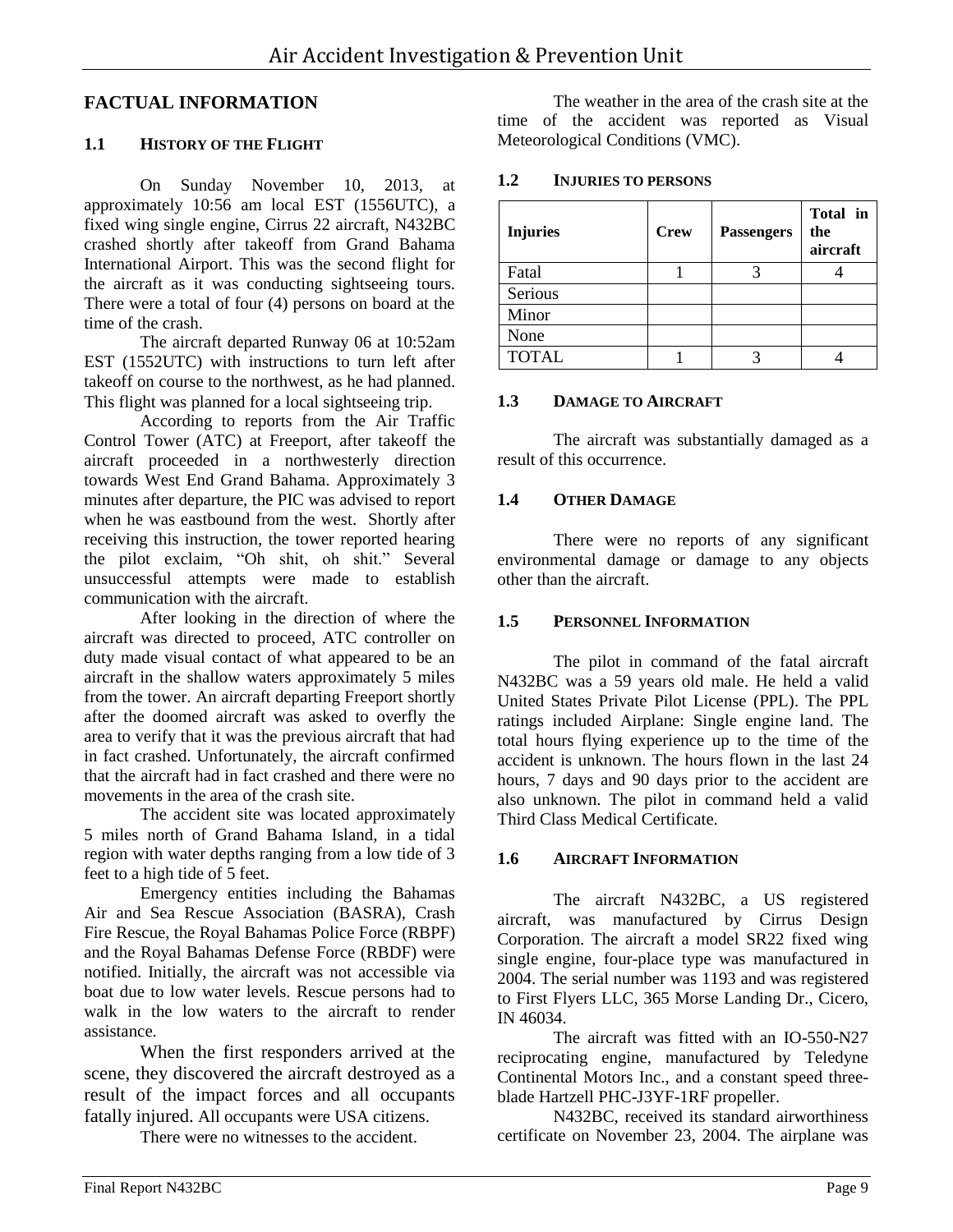equipped with: Avidyne PFD, MFD, EMAX, Dual Garmin 430's, S-TEC 55X.

#### <span id="page-9-0"></span>**1.7 METEOROLOGICAL INFORMATION**

The Bahamas Department of Meteorology provided the Bahamas Area Forecast valid for the period and area under investigation:<br> **Special Features:** A

**Special Features:** A weak cold front extends across the Northwest Bahamas from 27 degrees North and 57 degrees west to 25 degrees North and 65 degrees west to 25 degrees North and 84 degrees west.

**Significant Weather:** Over the Northwest Bahamas, few to scattered CB/TCU between 1,800 feet and 2,000 feet with scattered to broken clouds between 4,000 feet and 6,000 feet.

Widely scattered showers with the chance of isolated thundershowers were expected.

Towering cumulous and cumulonimbus clouds with tops above 18,000 feet and 25,000 feet respectively were also expected.

Ceiling and visibility were expected to be reduced below 1,800 feet and 3 nautical miles respectively in showers and thundershowers.

However, at the time of the crash the weather in the area was visual meteorological conditions (VMC). There is no report that the pilot in command obtained a weather briefing prior to departure.

#### <span id="page-9-1"></span>**1.8 AIDS TO NAVIGATION**

At the time of the accident the aircraft had available to it Freeport VHF Omni-directional Range station (VOR) on frequency 113.2 MHz No discrepancies with the navigational aids were known or reported.

# <span id="page-9-2"></span>**1.9 COMMUNICATIONS**

The communication facility available to the PIC of N432BC was the Freeport Air Traffic Control Tower. Based on transcript received, the PIC contacted Freeport Ground Control for taxi instructions to Runway 06. Upon reaching the runway he was transferred to Freeport Tower Control frequency 118.5MHZ. Once the PIC advised he was ready for takeoff, he was given clearance.

#### <span id="page-9-3"></span>**1.10 AERODROME INFORMATION**

Grand Bahama International Airport (ICAO: MYGF, IATA: FPO) is a privately owned airport in Freeport, Grand Bahama. It is one of two airports in the Bahamas that has US Boarder Preclearance Facilities. The airport is located at co-ordinates 26˚33'31.27"N and 078˚41'43.99"W midpoint of Runway 06/24 and is elevated at 7 feet above main sea level. The asphalt prepared runway 06/24 is 11,021 feet long and 150 feet wide.

## <span id="page-9-4"></span>**1.11 FLIGHT RECORDERS**

The aircraft was fitted with two flight recorders. An Avidyne Multi-Function Display (MFD) s/n 20164454 and an Avidyne Primary Flight Display (PFD) s/n 2137414.

## <span id="page-9-5"></span>*1.11.1 Avidyne MFD Description*

The MFD unit is able to display the pilot checklist, terrain/map information, approach chart information and other aircraft/operational information depending on the specific configuration and options that are installed. One of the options available is a display of comprehensive engine monitoring and performance data.

Each MFD contains a CF memory card located in a slot on the side of the unit. This memory card contains all of the software that the MFD needs to operate. Additionally, this card contains all of the checklist, approach charts, and map information that the unit uses to generate the various cockpit displays. The flight log data is also stored on the unit's CF memory card.

During operation, the MFD display receives information from several other units that are installed on the aircraft. Specifically, the MFD receives GPS position, time and track data from the aircraft's GPS receiver. The MFD may also receive information from the aircraft concerning altitude, engine and electrical system parameters, and outside air temperature.

The MFD generates new data files for each MFD power-on cycle. The oldest file is dropped and replaced by a new recording once the storage limit has been reached. MFD data are sampled every six seconds, and are recorded to memory once every minute. If an interruption of power occurs during the minute between MFD memory write cycles, data sampled during that portion of a minute are not recorded.

# <span id="page-9-6"></span>*1.11.2 Avidyne MFD Data Description*

The CF card contained 77-recorded events from July 3, 2013 to November 10, 2013.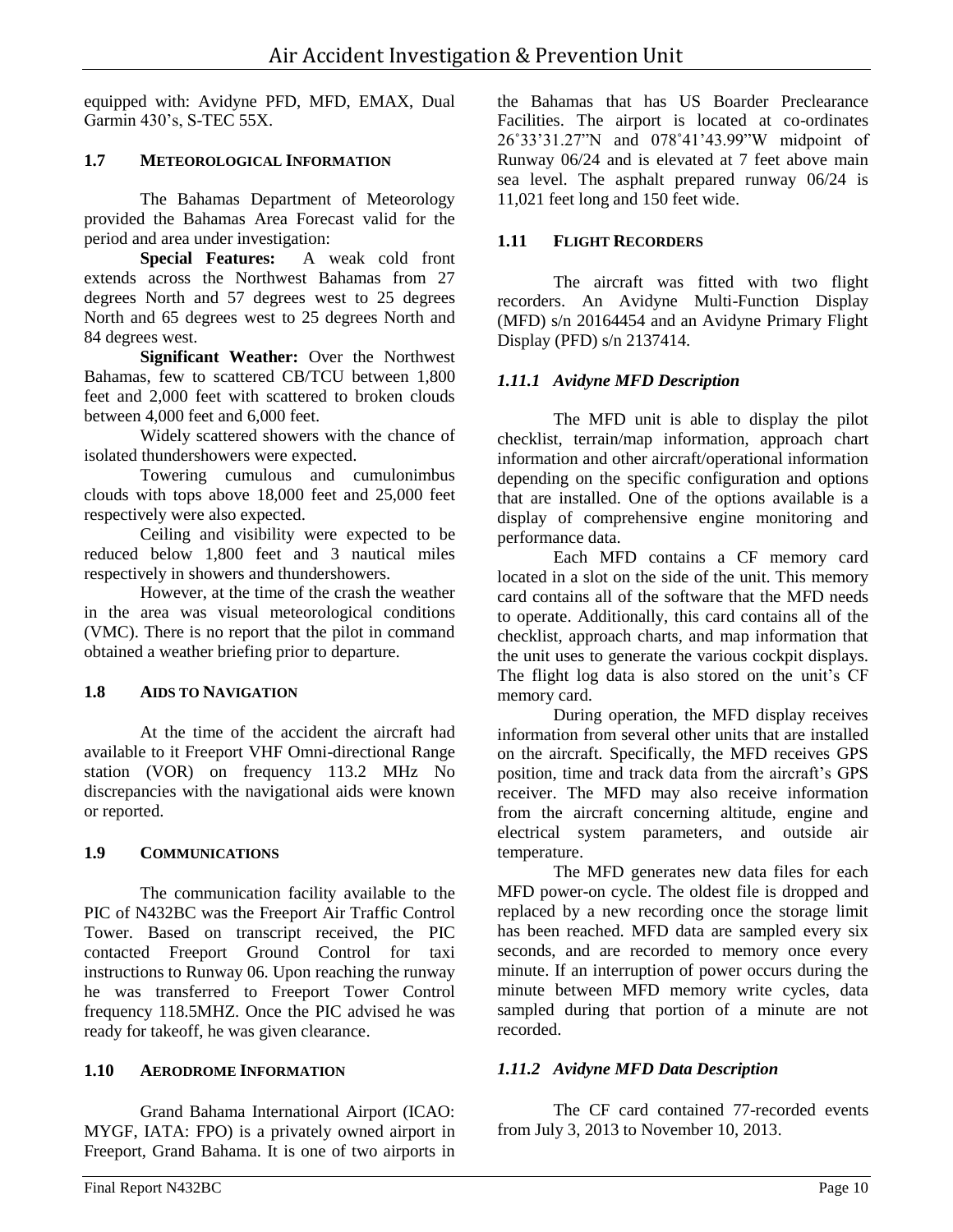The accident event was identified by the recorded date and time stamp from 15:47:36 to 15:55:42 UTC over the span of 80 data points.

A previous flight was identified and preceded the accident event by about 8 minutes from 14:53:48 to 15:39:36 UTC.

# <span id="page-10-0"></span>*1.11.3 Avidyne PFD Description*

The PFD unit includes a solid state Air Data and Attitude Heading Reference System (ADAHRS) and displays aircraft flight data including altitude, airspeed, attitude, vertical speed, and heading. The PFD unit has external pitot and static port inputs for altitude, airspeed, and vertical speed information. Each PFD contains two TSOP2 Flash memory devices mounted on a riser card. The flash memory stores information the PFD unit uses to generate the various PFD displays. Additionally, the PFD has a data logging function, which is used by the manufacturer for maintenance and diagnostics.

The PFD samples and stores several data streams in a sequential fashion; when the recording limit of the PFD is reached the oldest record is dropped and a new record is added. Data from the ADAHRS is recorded at 5 Hz. Air data information such as pressure altitude, indicated airspeed, and a vertical speed are recorded at 1 Hz. Global Positioning System (GPS) and navigation display and setting are recorded at a rate of 0.25 Hz, and information about pilot settings of heading, altitude, and vertical speed references are recorded when changes are made.

#### <span id="page-10-1"></span>*1.11.4 Avidyne PFD Data Description*

The PFD contained recorded events from September 27, 2013 to November 10, 2013. The accident event was identified by the recorded date and time parameters from 15:44:33 UTC to 15:56:21 UTC.

A previous flight was identified and preceded the accident event by about 8 minutes from 14:53:02 to 15:40:01 UTC.

#### <span id="page-10-2"></span>**1.12 WRECKAGE AND IMPACT INFORMATION**

The aircraft wreckage was found approximately 5 miles northwest of the airport in shallow waters making it difficult for rescuers to use a boat. The wreckage was recovered by Air & Sea Storage and transported to Fort Pierce, Florida for analysis.

#### <span id="page-10-3"></span>*Location & Debris Field*

The main wreckage was located at 26 degrees, 35.34 minutes North latitude, 078 degrees, 46.29 minutes West longitude, in the shallow waters of the North shoreline of Grand Bahama Island, approximately 9 miles northwest of Freeport, Bahamas. The water depth at the time of the accident was reported to be approximately 3 and 1⁄2 feet. The wreckage was located on a heading of approximately 127 degrees.

#### *Fuselage*

Impact forces destroyed the fuselage.

#### *Wing*

During the on-site wreckage examination, impact damage was noted on the wing. The leading edge of the wing exhibited aft crushing from wing tip to wing tip. Multiple small fragments of fiberglass were noted on the ocean floor adjacent to the leading edge of the entire wing. The left and right flaps were separated from the wing. The flap actuator shaft was located in the water approximately 15 feet behind the wreckage. The actuator shaft was in the "Flaps-Up" position.

During the wreckage layout examination, aileron control cable continuity was confirmed. To aid in the recovery of the wreckage, the aileron cable was cut to separate the wing from the fuselage. The left and right ailerons were separated from the wing. The left and right flaps were separated from the wing. The roll trim motor was located in a position between neutral and full right trim position.

# *Stabilizers*

During the on-site wreckage examination, it was noted that the empennage was separated from the fuselage. The rudder was separated from the vertical stabilizer.

The on-site wreckage examination revealed that the right elevator was separated from the horizontal stabilizer and was not observed at the site. Due to the location and condition of the wreckage, the wreckage could not be moved to aid in identifying the location of the right elevator. The left elevator remained attached to the horizontal stabilizer. The pitch trim motor was not observed on site.

During the recovery of the wreckage on November 19, 2013, the right elevator was located under the wreckage. To aid in the recovery of the wreckage, the rudder and elevator cables were cut to separate the empennage from the fuselage.

During the wreckage layout examination, rudder and elevator control cable continuity was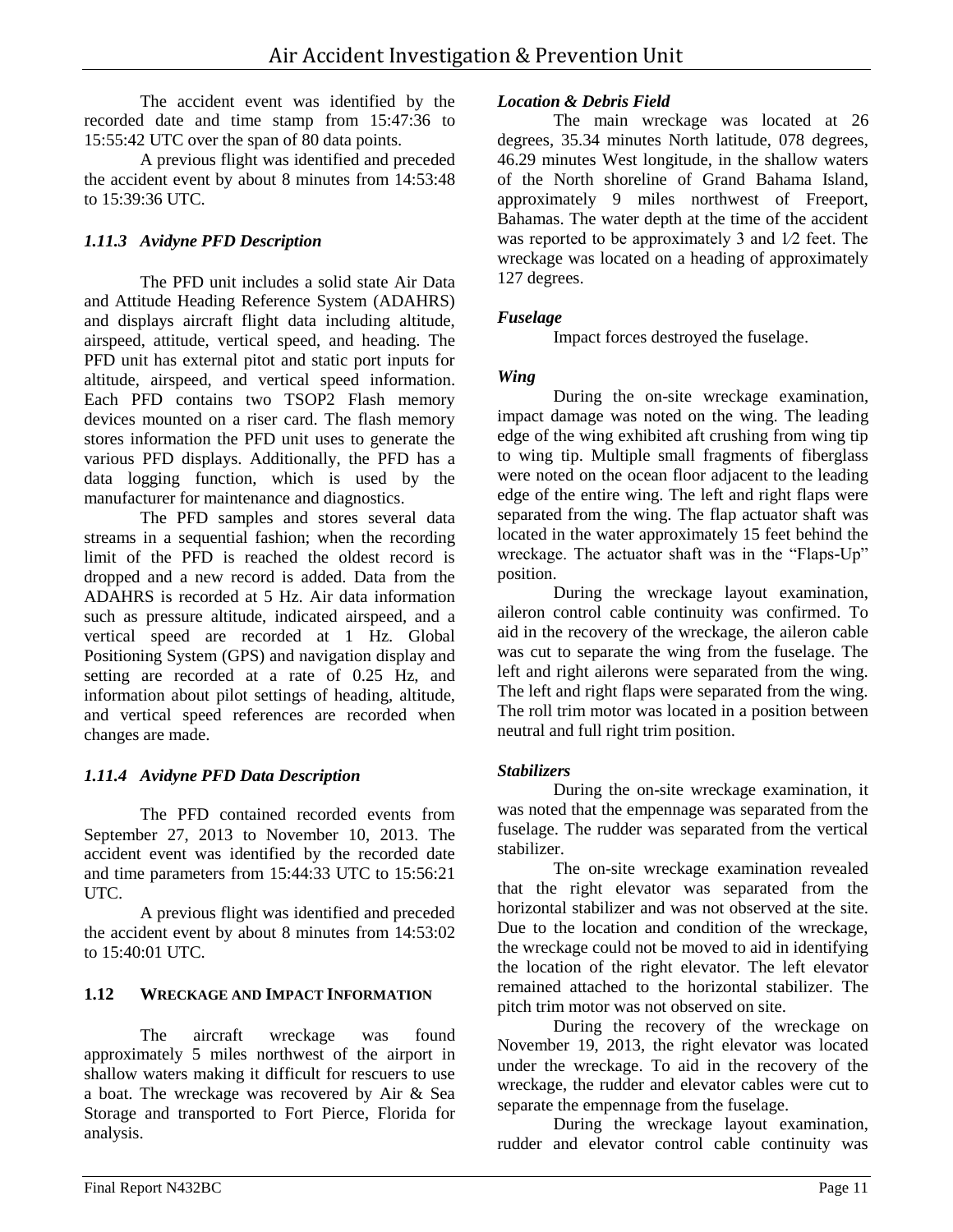confirmed. The pitch trim motor was located in the full pitch up trim position.

During the on-site wreckage examination, the nose landing gear assembly was not observed. Both the left and right main landing gear assemblies remained attached to the wing.

During the wreckage layout examination, the nose landing gear assembly was examined. The nose landing gear assembly exhibited impact damage and was separated from the engine mount.

#### *Landing Gear*

During the on-site wreckage examination, the nose landing gear assembly was not observed. Both the left and right main landing gear assemblies remained attached to the wing.

During the wreckage layout examination, the nose landing gear assembly was examined. The nose landing gear assembly exhibited impact damage and was separated from the engine mount.

#### *Doors*

During the on-site wreckage examination, it was noted that the left cabin door, which remained attached to the fuselage, was broken in two pieces. The right cabin door was separated from the fuselage. The baggage door was not observed on-site or during the wreckage layout examination.

#### *Cockpit Documentation*

Due to the location and condition of the wreckage, the cockpit was not documented during the on-site wreckage examination.

#### *Seats & Restraints*

During the on-site wreckage examination, it was noted that the both front Crew Seats and both rear passenger seats remained attached to the fuselage.

#### *Recovered Non-Volatile Data*

The PFD and MFD were recovered from the wreckage and both units were sent to the NTSB for examination.

#### *Cirrus Airframe Parachute System (CAPS)*

During the on-site wreckage examination, it was noted that the CAPS safety pin was found in the handle. The pin is supposed to be removed before flight for the CAPS system. Failure to remove this pin would make it more difficult to deploy the system in an emergency. The Activation Handle holder bracket was bent aft.

The examination of the CAPS rocket motor

and "packed" D-Bag, which had been recovered by local police, revealed that the CAPS rocket motor propellant was expended. Seven stitches on the incremental bridal were broken. The D-Bag remained in a "packed" state. The physical evidence examined on site was consistent with a CAPS activation due to impact forces.

#### As per the POH:

• WARNING •

In all cases, if the aircraft enters an unusual attitude from which recovery is not expected before ground impact, *immediate* deployment of the CAPS is required. The minimum demonstrated altitude loss for a CAPS deployment from a one-turn spin is 920 feet. Activation at higher altitudes provides enhanced safety margins for parachute recoveries. Do not waste time and altitude trying to recover from a spiral/spin before activating CAPS.

#### *Engine*

During the on-site wreckage examination, it was noted that the engine remained attached to the fuselage. The upper engine cowling was not observed on-site.

On January 7, 2014, a visual examination of the engine was conducted in Fort Pierce, FL. During the visual examination, spiral fractures were noted on the engine crankshaft just aft of the propeller flange. The engine was then boxed and shipped to CMI.

On February 12, 2014, an engine examination was completed at CMI. According to CMI's Engine Examination Report, "the inspection of this engine did not reveal any pre-impact abnormalities that would have prevented normal operation and production of rated horsepower."

#### *Propeller*

During the on-site wreckage examination, it was noted that the propeller assembly remained attached to the propeller flange. The propeller spinner exhibited spiral crushing. All three-propeller blades exhibited aft bending and chord wise scratches. One propeller blade rotated freely in the propeller hub. The propeller also displayed twisting deformation, some leading edge gouging, and blade polishing. One of the propeller blade tips had broken free from the rest of the propeller blade.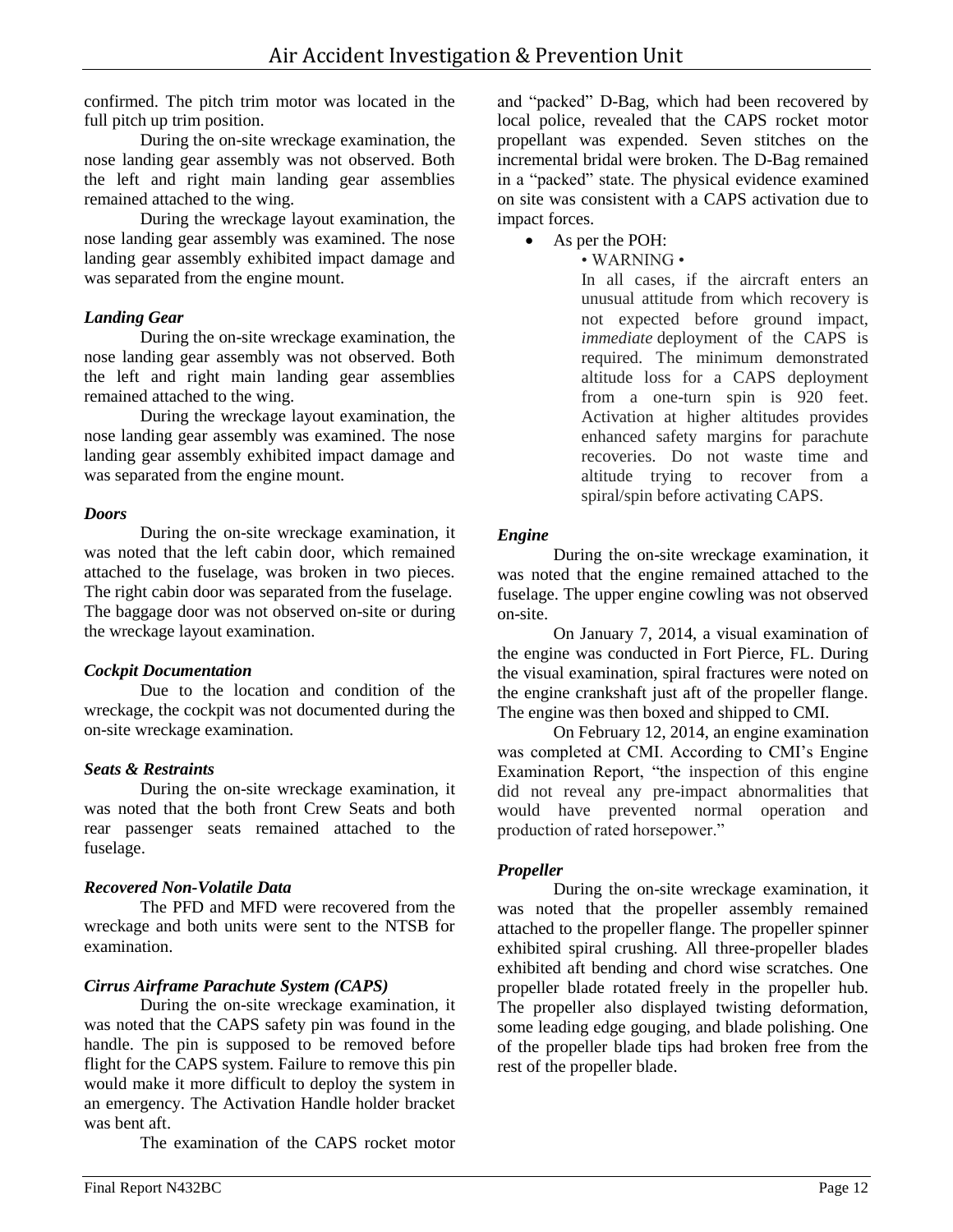#### <span id="page-12-0"></span>**1.13 MEDICAL AND PATHOLOGICAL INFORMATION**

There were (4) four fatal injuries as a result of this accident. Forensic Toxicology performed on body fluid samples of the pilot revealed that there were no alcohol or other substances in the samples of the pilot that could have impaired his flying abilities.

#### <span id="page-12-1"></span>**1.14 FIRE**

No fire pre or post impact occurred.

#### <span id="page-12-2"></span>**1.15 SURVIVAL ASPECTS**

Due to the low altitude and sudden loss of control the aircraft experienced, and due to the extent of the damages sustained by the aircraft, survival of the occupants was not possible.

The pilot of the aircraft did not transmit any radio calls or displayed any type of emergencies other than his sudden utterance. Response by the Bahamas Sea Rescue Association (BASRA), Crash Fire Rescue, Royal Bahamas Police and Defense Force was timely.

#### <span id="page-12-3"></span>**1.16 TESTS AND RESEARCH**

The aircraft was stored at Air & Sea Storage, Fort Pierce, Florida and the engine was removed and engine analysis was conducted at Continental Motors Inc., Mobile Alabama with the participation of representatives from the Bahamas Civil Aviation Department and Cirrus manufacturers of the aircraft.

Continental Motors analyzed the engine. The inspection of this engine did not reveal any preimpact abnormalities that would have prevented normal operation and production of rated horsepower.

Avidyne avionics installed on the aircraft capable of recording information to non-volatile memory were removed, two Avidyne 5000 Integrated Flight Displays and Avidyne DFC-100 Digital Flight Control (AP) were recovered and sent to the NTSB laboratory in Washington, DC for flight data to be downloaded and analyzed.

# <span id="page-12-4"></span>*1.16.1 Avidyne MFD Data Recovery*

Upon arrival at the Vehicle Recorder Laboratory, an exterior examination revealed that the MFD had sustained major damage, including a shattered screen and bent housing. The internal Compact Flash (CF) card was removed from the MFD display and had negligible damage. The CF card was placed in an Avidyne test bench and the data was successfully extracted by the manufacturer's recommended procedure.

#### <span id="page-12-5"></span>*1.16.2 Avidyne PFD Data Recovery*

Upon arrival at the Vehicle Recorder Laboratory, an exterior examination revealed that the PFD had sustained major impact damage, which included cracks to the unit's housing and screen. An internal inspection was performed and the device exhibited severe signs of corrosion from salt-water exposure.

The primary circuit board (PCB) containing the PFD's NVM was located and the two memory chips were removed and imaged. The data was obtained successfully from the memory chips using forensic software.

## <span id="page-12-6"></span>*1.16.3 Plots and Tabular Data*

The engine data from the MFD stops recording at 15:55:42 UTC. Prior to the end of the MFD recording, the fuel flow is shown dropping from 12 to 5 gallons per hour.

At about 15:55:55 UTC, the aircraft's pitch begins to steadily increase from 7 to 15 degrees over the course of about 10 seconds. During this time, the altitude begins to gradually decrease while exponentially banking to the right.

At about 15:56:10 UTC, the aircraft pitches abruptly down to a max recorded value of 76 degrees at 15:56:13 UTC. During this time, the aircraft's roll reaches about 180 degrees to the right and completes a roll over. Over the course of about 10 seconds, the aircraft exhibits attitudes consistent with a spin and completes 3 revolutions before the data ends.

Due to the stall and subsequent spin the pilot lost control of the aircraft and because of insufficient altitude he was unable to recover.

#### <span id="page-12-7"></span>**1.17 ORGANIZATIONAL AND MANAGEMENT INFORMATION**

The operator of the aircraft was First Class Flyers LLC base in Cicero, Hamilton U.S.A.

#### - **Maintenance Organization**

The aircraft was maintain by Tom Aviation, Inc. / Indianapolis Metropolitan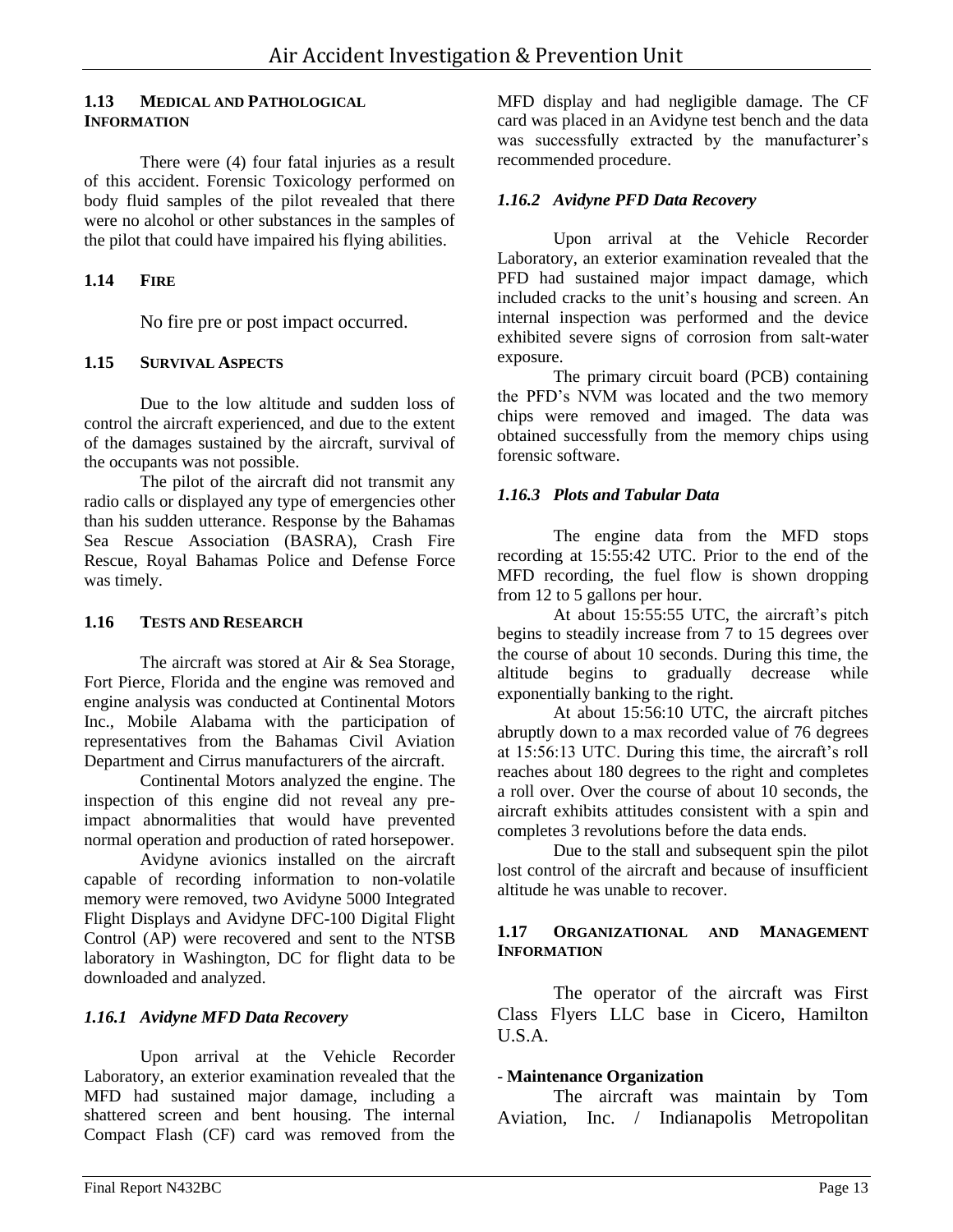Airport a FAA approved Repair Station CRS# 1 TWR915M

## - **Certification and Licensing Authority**

The aircraft was US registered and manufactured. The pilot was also US license and certificated by the Federal Aviation Administration or (FAA).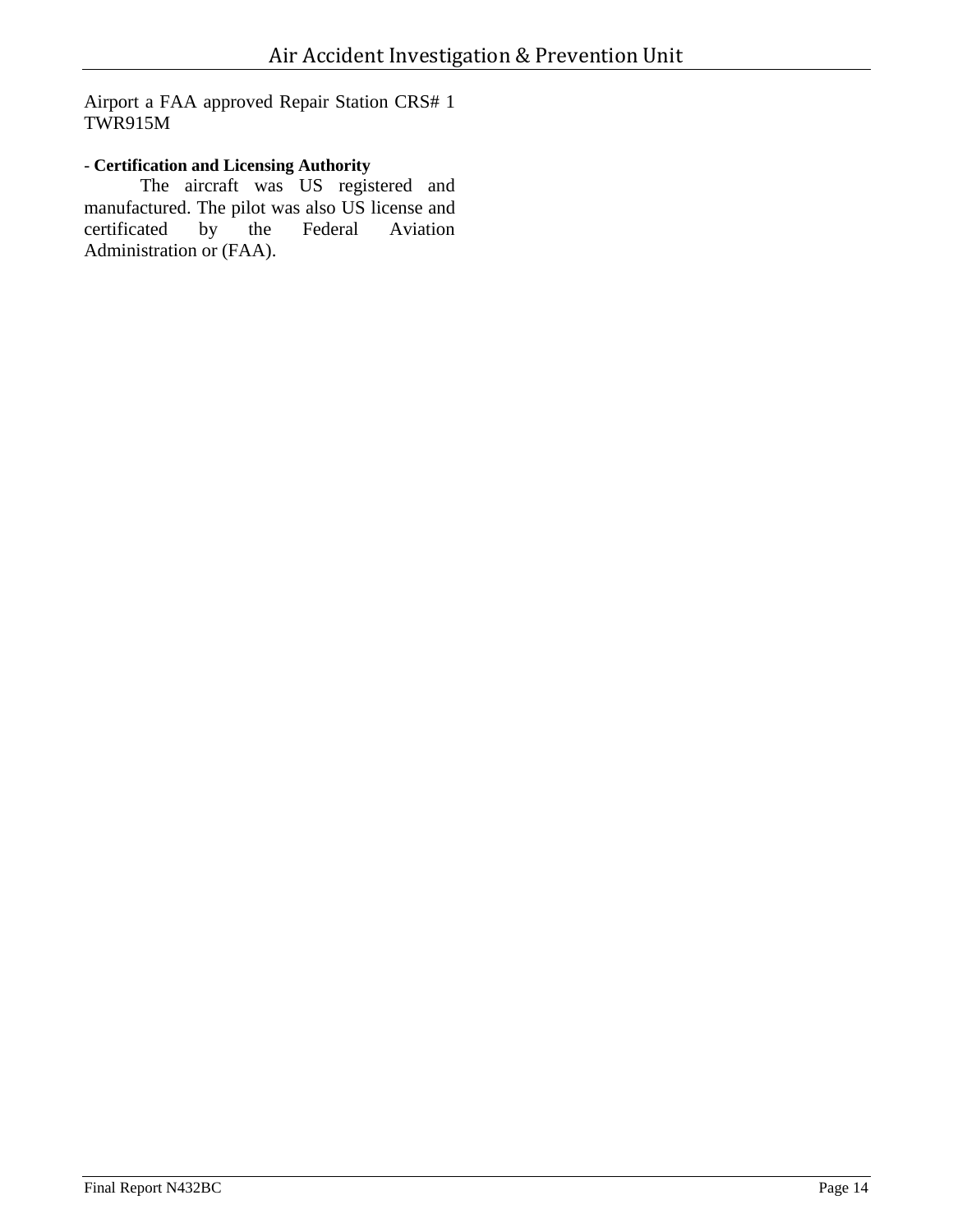# <span id="page-14-0"></span>**ANALYSIS**

- Weather was not a factor in this accident.
- ATC was not a factor in this investigation.
- The pilot was properly certificated and qualified for the flight.
- The aircraft was properly certificated in accordance with the existing regulations.
- The aircraft was properly maintained in accordance with applicable regulations.
- The aircraft departed the runway at 10:52am and crashed some 4 minutes later at approximately 10:56am.
- The altitude at which the spin occurred was not determined from data plots analyzed.
- During the on-site wreckage examination, it was noted that the CAPS safety pin was found in the handle. The pin is supposed to be removed before flight for the CAPS system. Failure to remove this pin would make it more difficult to deploy the system in an emergency.
- Engine Analysis was conducted and found no abnormalities that would have prevented normal operation of the engine.
- The engine data from the MFD stops recording at 15:55:42 UTC. Prior to the end of the MFD recording, the pilot pulled back on the power quite a bit, and then stated pitching up. The fuel flow on the MFD is recorded as dropping from 12 to 5 gallons per hour. It could not be determined whether his actions were intentional or he just was not paying attention to his airspeed.
- At about 15:55:55 UTC, the aircraft's pitch begins to steadily increase from 7 to 15 degrees over the course of about 10 seconds. During this time, the altitude begins to gradually decrease while exponentially banking to the right.
- At about 15:56:10 UTC, the aircraft pitches abruptly down to a max recorded value of 76 degrees at 15:56:13 UTC. During this time, the aircraft's roll reaches about 180 degrees to the right and completes a roll over. Over the course of about 10 seconds, the aircraft

exhibits attitudes consistent with a spin and completes 3 revolutions before the data ends.

- This time depicted on the MFD and PFD recorders corresponded to the time of 15:56:03 when ATC tapes recorded the pilot as he exclaimed …"oh shit, oh shit" before finally losing contact with him.
- Altitude data when the aircraft entered the spin or the altitude at the last recorded data point could not be determined.
- Additionally, time between spin entry and last data point also could not be determined from information available.

# <span id="page-14-1"></span>**CONCLUSIONS**

# <span id="page-14-2"></span>**3.1 FINDINGS**

- The pilot was properly certificated and qualified for the flight.
- The aircraft was properly certificated in accordance with the existing regulations.
- The aircraft was properly maintained in accordance with applicable regulations.
- Search and Rescue was timely however, all occupants receive fatal injuries.
- The reason for the loss of situational awareness and control could possibly be from distractions while sightseeing.
- Continental Motors analyzed the engine. The inspection of this engine did not reveal any pre-impact abnormalities that would have prevented normal operation and production of rated horsepower.
- Information retrieved from recorders onboard the aircraft revealed that the aircraft exhibited attitudes consistent with a spin and completed 3 revolutions before the data ended.
- According to the POH for this aircraft, the only approved recovery from a spin is to deploy CAPS.
- As per the POH:

• WARNING • In all cases, if the aircraft enters an unusual attitude from which recovery is not expected before ground impact, *immediate* deployment of the CAPS is required. The minimum demonstrated altitude loss for a CAPS deployment from a one-turn spin is 920 feet. Activation at higher altitudes provides